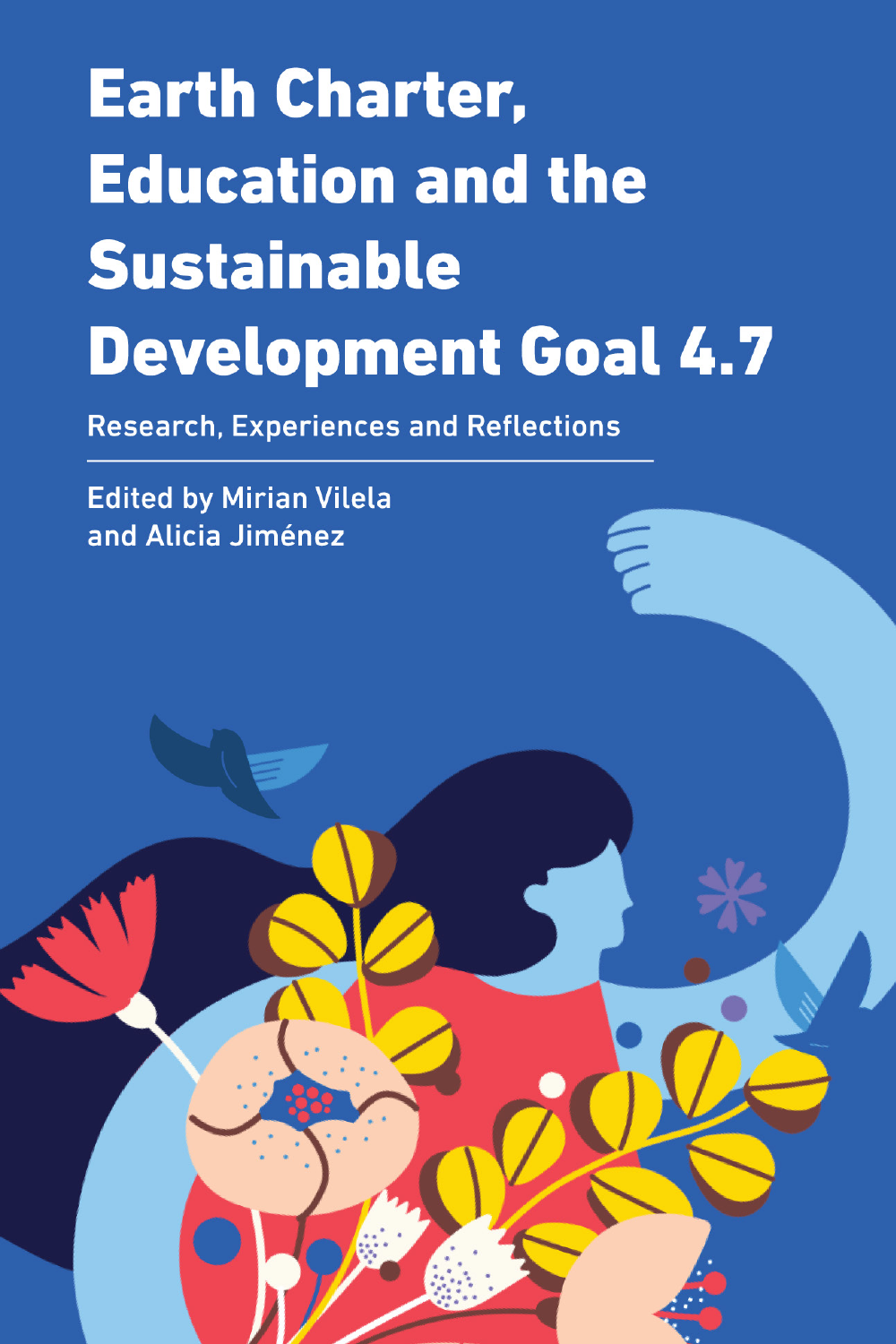## Earth Charter, Education and the Sustainable Development Goal 4.7

Research, Experiences and Reflections

Edited by Mirian Vilela and Alicia Jiménez

Foreword by Francisco Rojas Aravena

## 2020







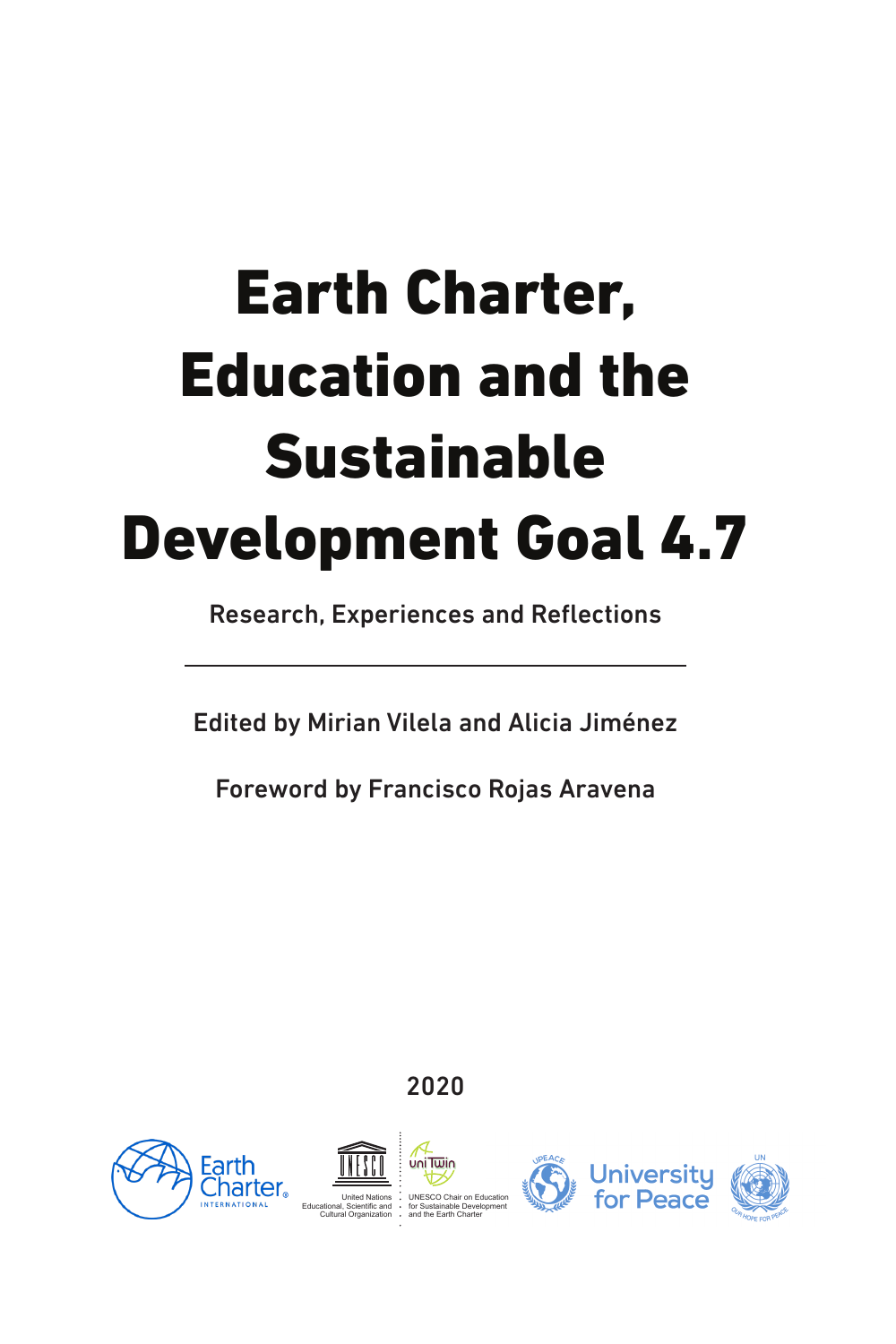### **Earth Charter, Education and the Sustainable Development Goal 4.7**

Research, Experiences and Reflections

Editors: Mirian Vilela and Alicia Jiménez Copy Editing: Amanda Bennett and Ileana Seda Translation: Amanda Bennett and Ana Paola Con Goldoni Layout and Cover Design: Alejandro Arturo Cover and back cover Illustrations: Earth Charter International

First Edition San Jose, Costa Rica

> 1. Earth Charter. 2. Education. 3. Education for Sustainable Development. 4. Sustainable Development Goal 4.7.

This publication has been possible thanks to the collaboration between Earth Charter International and the University for Peace.

The authors of each chapter are responsible for the choice and presentation of the facts contained in their chapter and for the opinions expressed therein, which are not necessarily those of the University for Peace, UNESCO, nor Earth Charter International, and do not commit the Organizations.

All rights reserved. No part of this publication may be reproduced in any form or by any means, electronic or mechanical without prior permission.

ISBN 978-9930-542-21-7

Published by ©UPEACE Press in collaboration with Earth Charter International

December 2020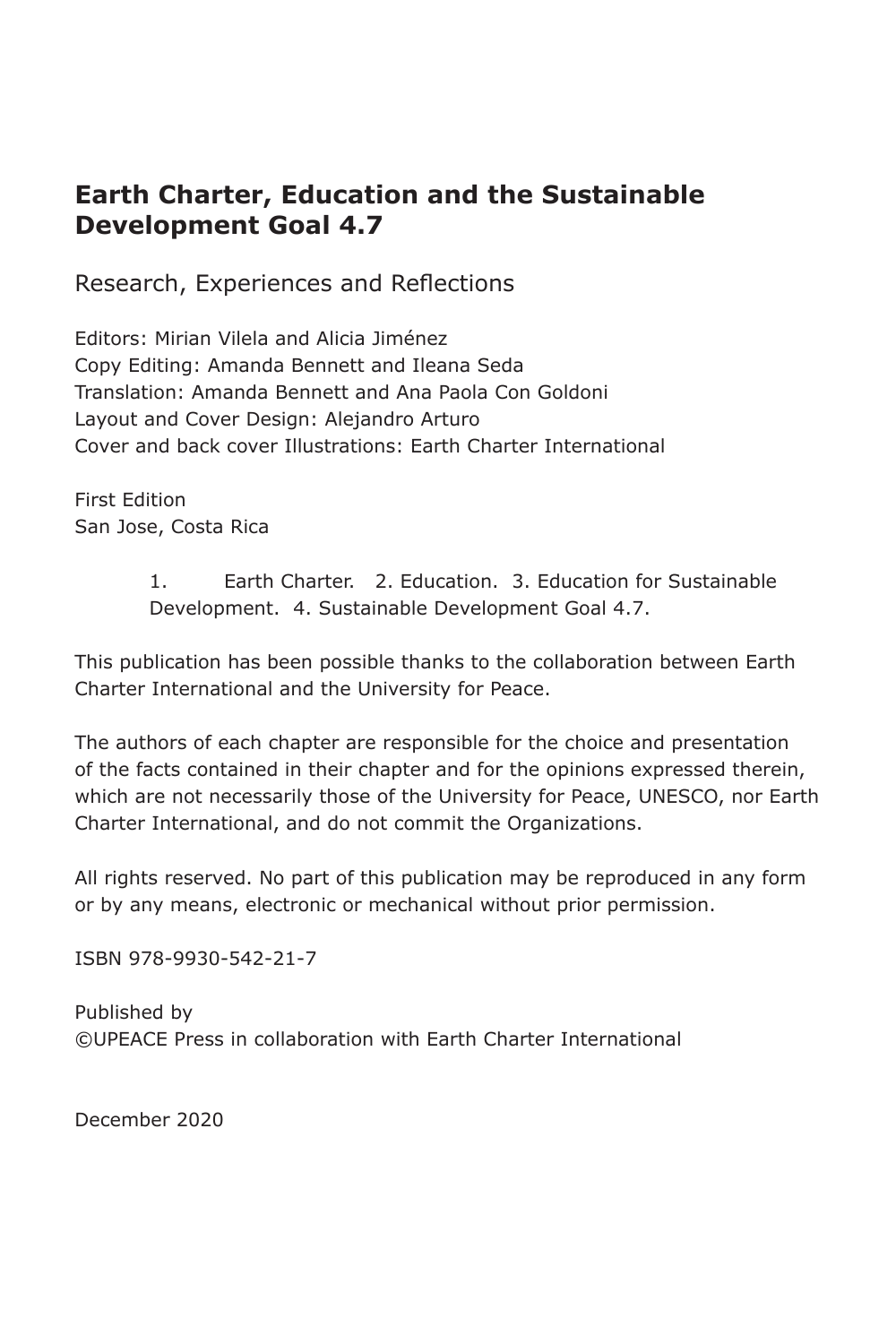|                                                                                                | <b>Content</b>                                                                                                                                                    |              |
|------------------------------------------------------------------------------------------------|-------------------------------------------------------------------------------------------------------------------------------------------------------------------|--------------|
|                                                                                                | Foreword Francisco Rojas Aravena                                                                                                                                  | i.           |
|                                                                                                | Introduction Mirian Vilela y Alicia Jiménez                                                                                                                       | $\mathbf{1}$ |
|                                                                                                | Part I. Research on the Earth Charter in Education                                                                                                                |              |
| 1.                                                                                             | Sustainability and Global Citizenship Values Education with the<br>Earth Charter: Reflections, Experiences and Pedagogical<br>Elements<br>Mirian Vilela           | 8            |
| 2.                                                                                             | A Holistic Perspective of Earth Charter Pedagogy<br>Sam Crowell                                                                                                   | 20           |
| З.                                                                                             | A Categorical System Based on Pedagogy and its Practice<br>María de los Angeles Vilches Norat                                                                     | 28           |
| 4.                                                                                             | The Earth Charter, Ethics, and Essential Questions About<br>Education<br><b>Bob Jickling</b>                                                                      | 40           |
| 5.                                                                                             | Value-creating Global Citizenship Education and the Earth<br>Charter: Integrating Diverse Perspectives within the<br>UNESCO-led Practice of GCE<br>Namrata Sharma | 55           |
| 6.                                                                                             | The Earth Stories Collection: A Planetary Mythology grounded in<br>the Earth Charter<br>Grian A. Cutanda                                                          | 66           |
| 7.                                                                                             | Building the Foundations of the Earth Charter Schools Seal<br>Alicia Jiménez-Elizondo                                                                             | 75           |
| 8.                                                                                             | Teaching 'Troubling Sustainability Topics' in a UNESCO MGEIP<br>Education for Sustainable Development - embedding Project<br>Lorna Down                           | 87           |
| 9.                                                                                             | Gross National Happiness, Ubuntu, and Buen Vivir versus the<br>SDGs: How Traditions of the Global South Can Reinforce One<br>Another<br>Dorine Eva van Norren     | 96           |
| Part II. Experiences in Primary Education, Higher Education and<br><b>Non-Formal Education</b> |                                                                                                                                                                   |              |
| 10.                                                                                            | Political Actions in Education for Sustainable Development taken<br>by the Ministry of Public Education, Costa Rica<br>Henry Arias Guido                          | 107          |
| 11.                                                                                            | The Learning of Sustainability from the Earth Charter: A Look<br>from the Experience in Mexico<br>Mateo Alfredo Castillo Ceja                                     | 117          |
| 12.                                                                                            | The Earth Charter as the Theoretical Framework for the<br>Eco-Schools Programme in Puerto Rico<br>Marisol M. Quiñones                                             | 126          |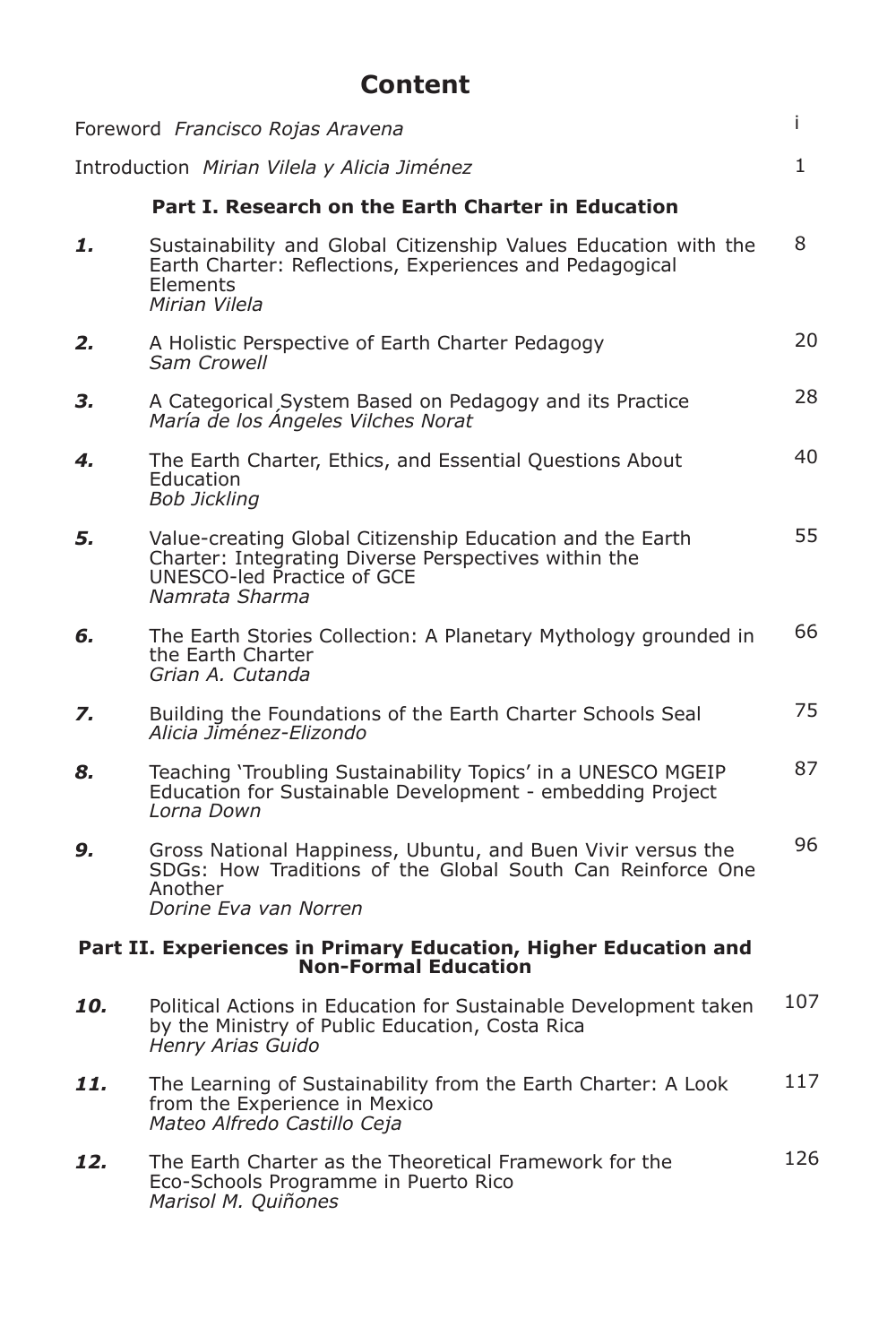| 13. | CEUNA School: Modeling the Values of Sustainability and a<br>Culture of Peace<br>Caroline Hooper                                                            | 134 |
|-----|-------------------------------------------------------------------------------------------------------------------------------------------------------------|-----|
| 14. | Earth Charter as a Guide for Fostering Sustainability and<br>Ecological Worldview in Engineering Education<br>Mohammed Baaoum and Kristen Davis             | 148 |
| 15. | Successful Delivery of Entry-Level Sustainable Business<br>Education<br>Chris Beehner                                                                       | 160 |
| 16. | Socio-environmental Justice, Gender and the Earth Charter<br>Donna Carole Roberts                                                                           | 169 |
| 17. | Teaching Experiences with the Earth Charter: The Promotion of<br>Eco-Citizenship in the Center for General Studies,<br>UNA, Costa Rica<br>Heidy Vega García | 176 |
| 18. | Online Diploma on Education for Sustainable Development:<br>Lessons Learned and Possibilities<br>Rosalyn McKeown                                            | 185 |
| 19. | Peace Education in Latin America - Practicing Values for<br>Coexistence through Online Teaching<br>Daniela Carvalho Piaggio                                 | 194 |
| 20. | The Earth Charter in Action in Sao Paulo<br>Débora Pontalti Marcondes, Lia Salomão Lopes<br>and Rose Marie Inojosa                                          | 206 |
| 21. | Ecological Integrity, Education and the Work of the Soka<br>Institute of the Amazon<br>Tais Tiyoko Tokusato and Monique Tiezzi den Hartog                   | 219 |
|     | Part III. Reflections on the Value of Earth Charter<br>to Current Times                                                                                     |     |
| 22. | Radical Hope, World-Affirming Spirituality, and Intergenerational<br>Action: A Vision for 2030<br>Peter Blaze Corcoran                                      | 231 |
| 23. | Revisiting the Earth Charter: Where are We, What did we Choose,<br>Two Decades Later?<br>Mary (Joy) Philip                                                  | 239 |
| 24. | Education as a Driver for Ecological Civilization: Earth Charter<br>and Ecological Civilization in China<br>Song Li                                         | 250 |
| 25. | The Way Forward: Earth Charter in Education. A World of<br>Delightsome Possibilities<br>Akpezi Ogbuigwe                                                     | 256 |
|     |                                                                                                                                                             |     |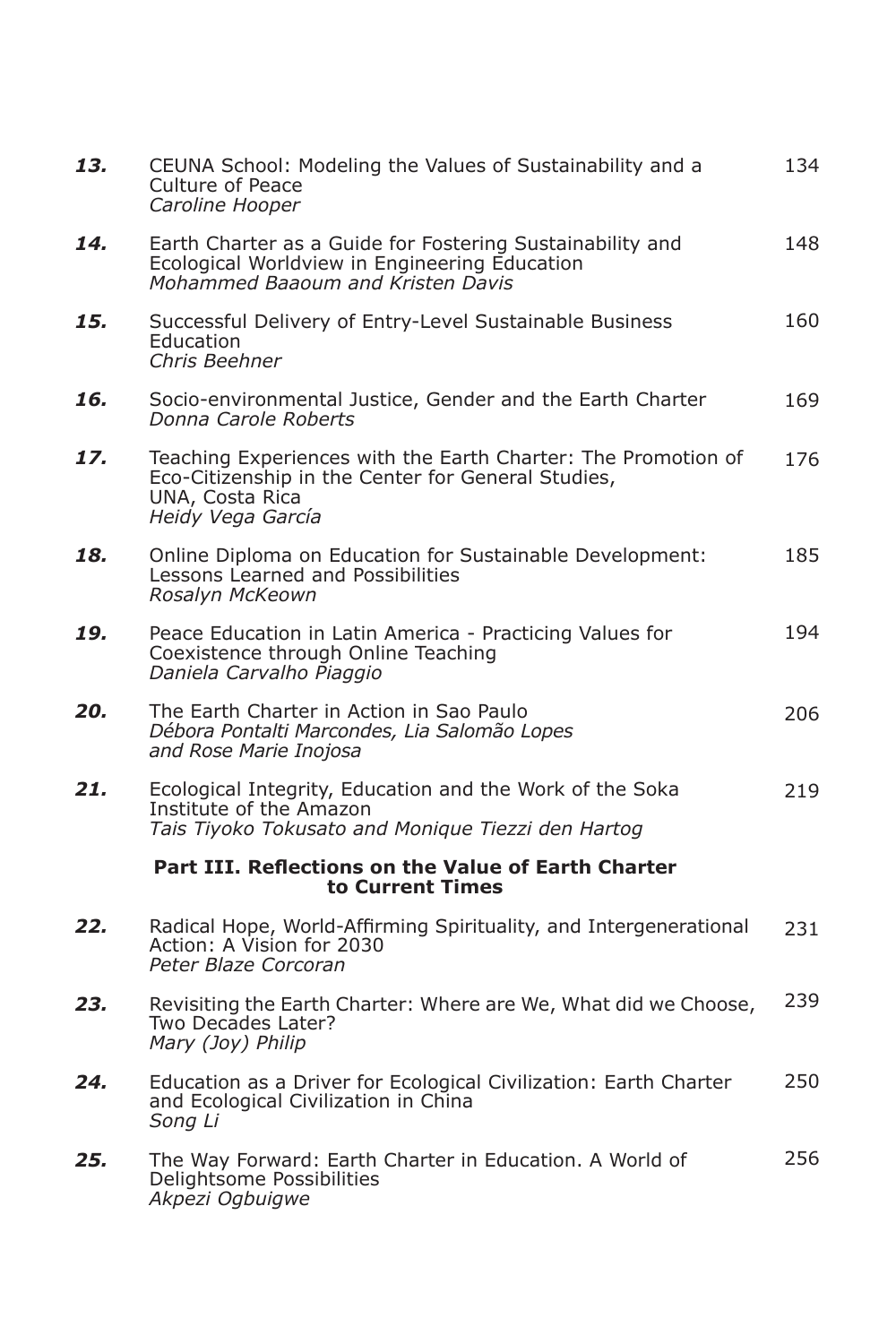#### **Foreword**

#### *Francisco Rojas Aravena*

#### **Protecting the Earth Requires a Peaceful World**

The COVID-19 pandemic forces us to rethink the way we are connecting, the way we look at the planet, the way states are relating, the way we produce and consume, the way we seek security – in all areas - the ways we think and design the future. To collect the great cultural heritages is to collect the knowledge accumulated by humanity. Especially those referring to the protection of the common home, of our planet. We need new paradigms. New theories that are capable of recovering those inheritances. This is achieved through education and scientific and academic research.

We live in a global community, in our only common home; in that little blue dot suspended in the universe. Each and every one of us is responsible for the stability, the harmony, of our shared home. Every one of us is responsible for protecting the planet that we have inherited and that we will pass on to future generations. This requires us to look for specific ways to protect global public goods. In particular, all those related to the protection of the environment and the planet.

We live in an interdependent world. We have a shared responsibility to achieve peace, protect the planet and achieve progress through the 2030 Agenda. In this way, we protect human rights. The world faces an unforeseen situation with COVID-19, which wreaks havoc on health, the economy, employment and a wide range of situations around the world. The effects of the pandemic are multiple, in all areas. It is affecting global, national and local leadership. One of these expressions is the retreat in multilateralism and international cooperation. The weakness in the multilateral system reduces opportunities for collective action in the face of this planetary challenge.

Humanity is putting its own existence in danger by neglecting the protection of the planet that is expressed in climate change and the loss of biodiversity. We, humans, are also co-responsible for the loss of knowledge due to disrespect for cultural diversity, which systematically erases languages, sounds, dances, customs and other heritages in various parts of the world. By destroying biodiversity and global public goods, we break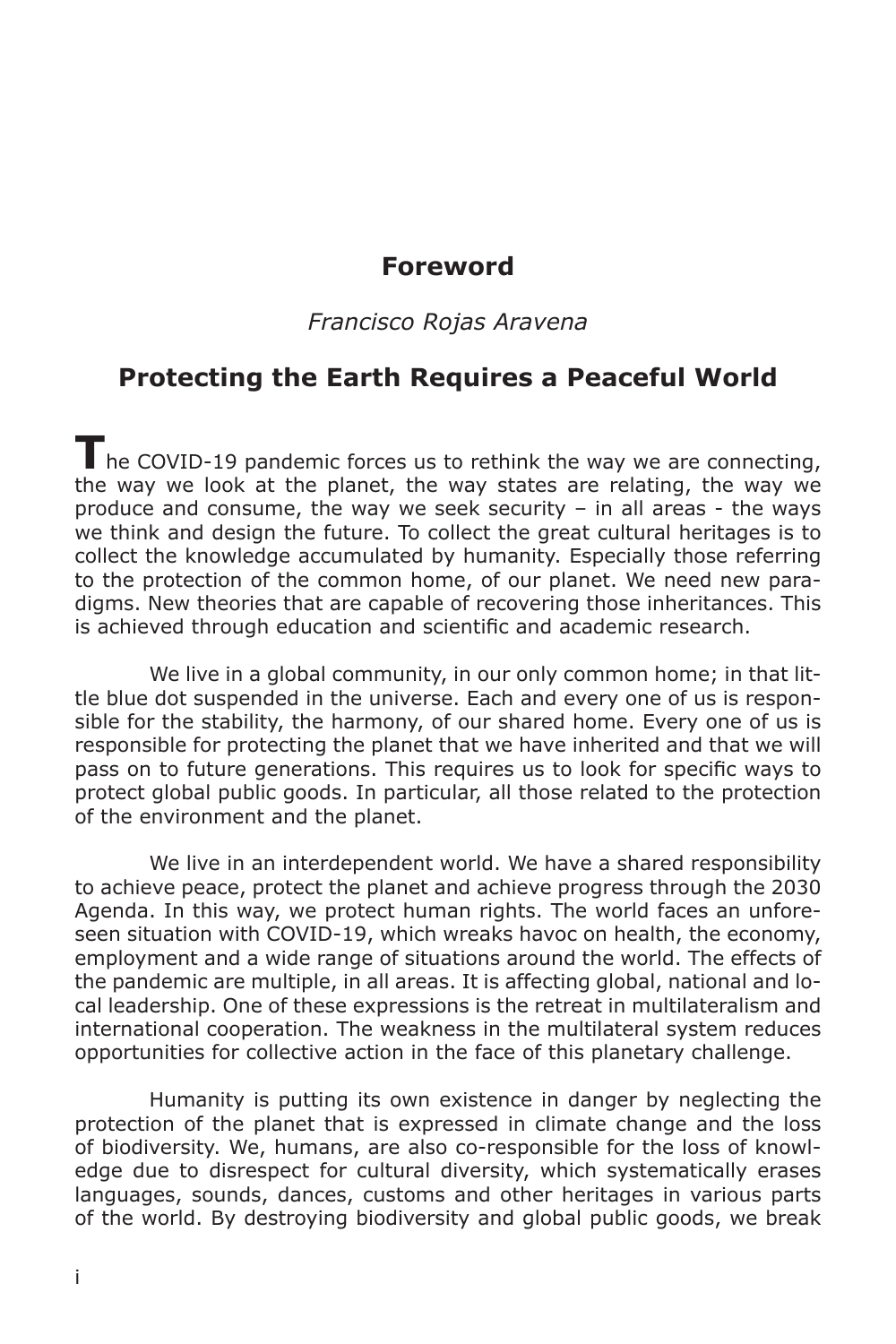a millennia-long heritage. Intolerance occupies increasingly important places. Intolerance breaks social harmony and generates political polarization, which promotes political violence. Violence generates more violence.

In this context, it is necessary to advance and maximize cooperation and solidarity. There is no other option to face serious global problems than collaboration. The pandemic showed that the idea of health as a universal public good, like others, has been lost. With this, the sense of humanity and the vision of our common home are lost. All prevention and mitigation measures are useless without a global vision that points to collaboration.

The demands to protect the planet, in the context of the pandemic, do not appear as a priority in the various national agendas. The health of people, of humanity, will not be resolved without solving the health of the planet. Both are structurally linked, they are interdependent.

It is here that the Earth Charter highlights values and the universal and personal responsibility of our generation and of future generations. Without this global and individual co-responsibility, the life of the planet and biodiversity, as well as the lives of many living beings, including humanity, are in danger. We must stop the serious impacts on the environment, which are already strongly expressed by climate change. Humanity faces formidable challenges, which can only be overcome through cooperation and multilateralism.

The importance of the Earth Charter lies in the fact that it is a space for reflection and dialogue, capable of listening and understanding the visions of different actors, coming from different fields of thought. The Earth Charter is a place where this plurality seeks to find shared values to design timely solutions to protect the planet.

Protecting the planet also means developing a culture of peace and non-violence. The University for Peace promotes this culture of peace and non-violence and reaffirms the importance of UNESCO's decades-long work in this field, initiated by Federico Mayor Z.

Protecting people, humanity, will be the result of a comprehensive, holistic and global vision. This means valuing, first of all, the planet, its protection, its preservation, collecting ancestral knowledge. Collecting from different cultures the most diverse inheritances of customs, forms of communication, music, dances, paintings, to place them in a cultural heritage of humanity. This is expressed in the values that the Earth Charter transmits and that reaffirm an ethic for humanity, both in its theoretical and academic reflection, as well as in the concrete actions that seek to guide each human being.

Education is essential to cultivate these values in a comprehensive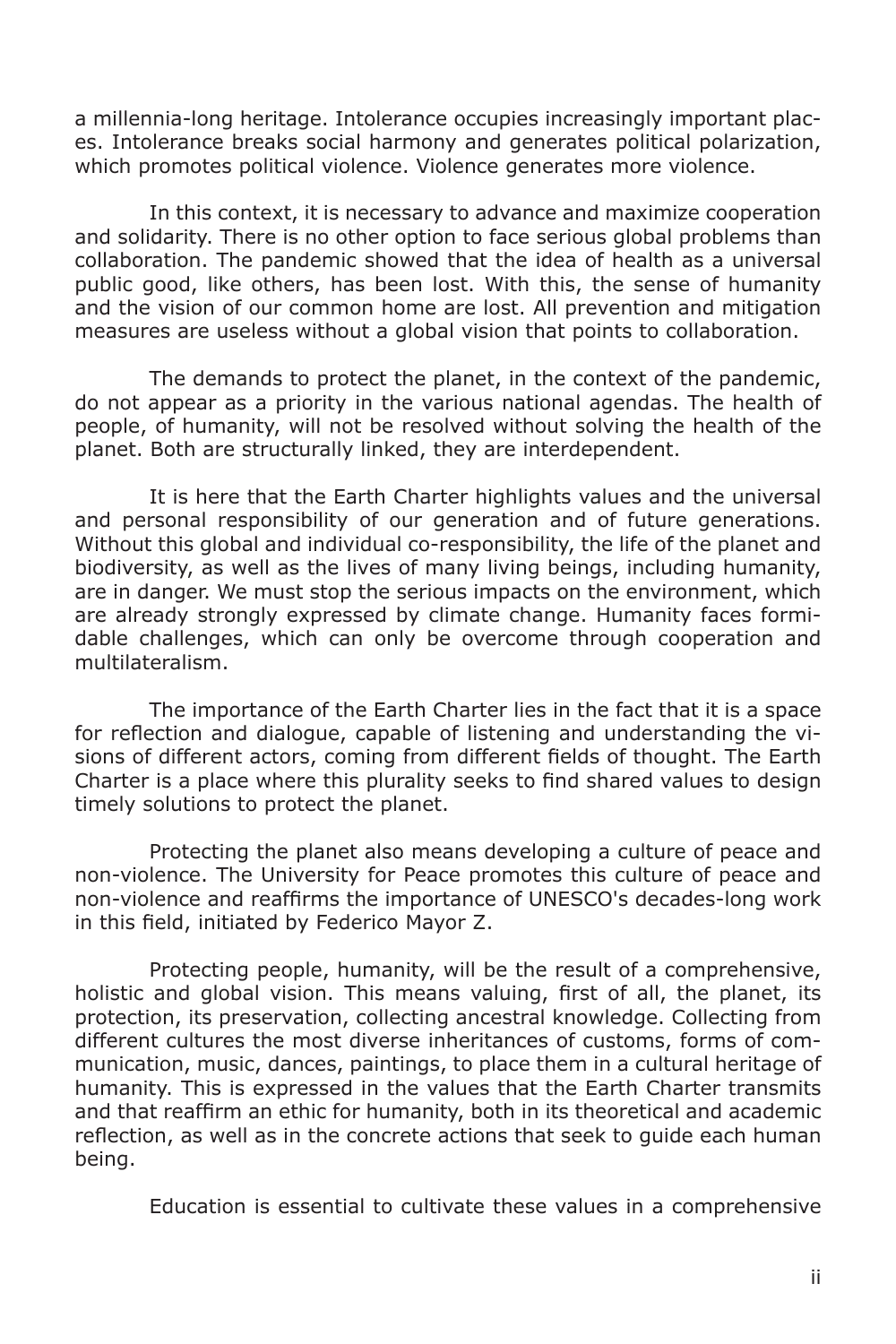and intergenerational way. Without education, there is no future. Without values-based education, there is no teaching for sustainability. Harmony allows the exercise of fundamental values, expressed in effective rights. Promoting peace is protecting the planet.

From the University for Peace, we thank Mirian Vilela for her leadership as Earth Charter International's Executive Director, and we congratulate her for the 20 years of existence of this important Institution, located in the heart of our university. At the same time, I want to emphasize that the University for Peace is celebrating 40 years of existence, promoting the values of peace, tolerance, dialogue, cooperation and peaceful coexistence.

This book collects fundamental visions to achieve and obtain success in the 2030 Agenda and the Sustainable Development Goals with the help of education. It contributes to the effort of the UNESCO Chair in Education for Sustainable Development with the Earth Charter, implemented by Earth Charter International. It also favours global visions on sustainable development promoted by the United Nations and various international agencies.

The University for Peace, together with the Earth Charter International, reaffirm that, if we want peace, we must work for peace; if we want development, we must work for sustainable development; if we want to protect humanity, we must protect the planet.

> *Francisco Rojas Aravena Rector, University for Peace November 2020 San José, Costa Rica.*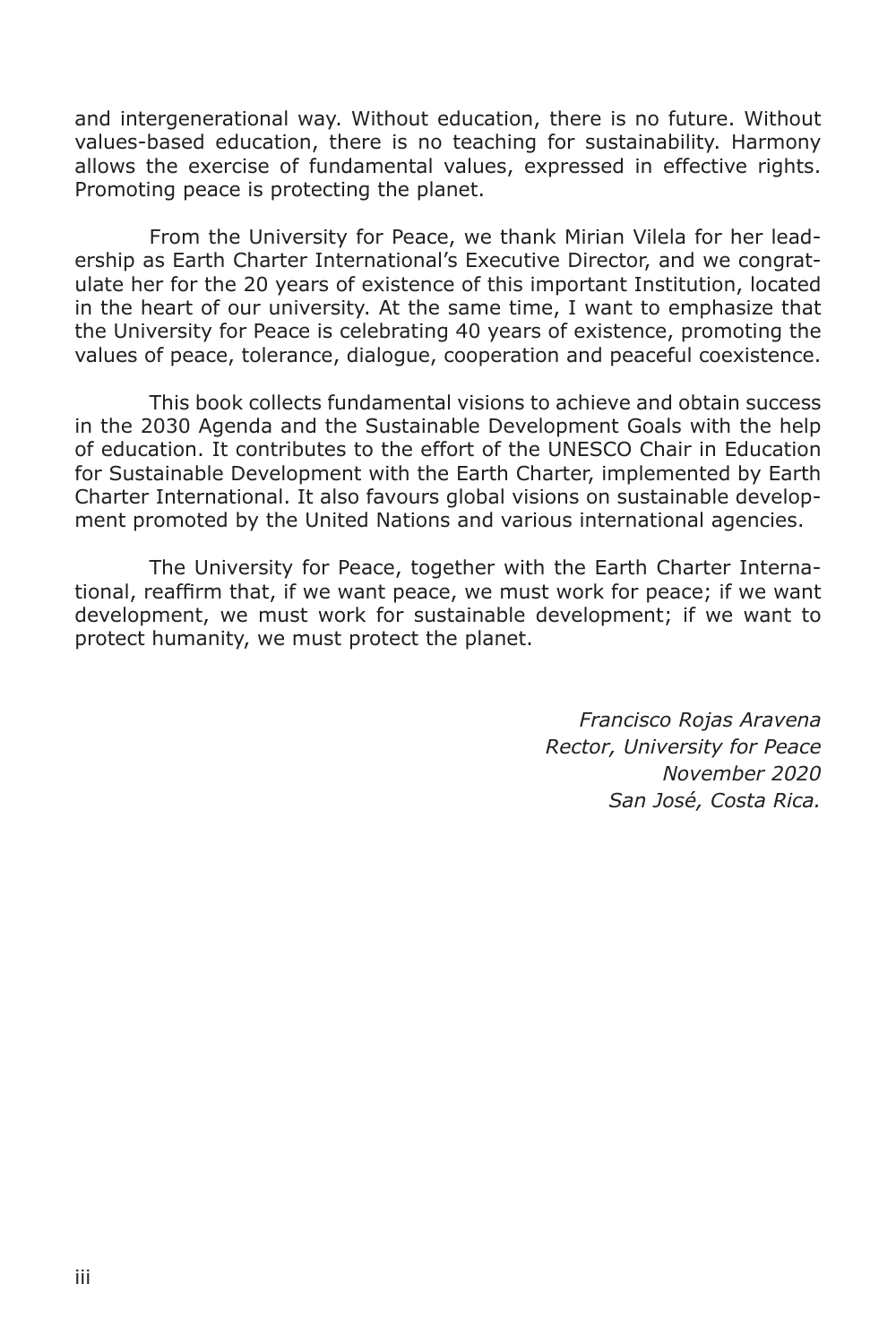#### **Introduction**

#### *Mirian Vilela and Alicia Jiménez*

**E**ducation faces major challenges and opportunities as we enter the third decade of the third millennium. With the revolution in communication technology over the past 20 years, in most places and contexts around the world, access to information is no longer a barrier to learning as it used to be 50 or 100 years ago. We could consider this a major opportunity as it increases the possibilities of having a well-informed and educated global society in terms of how to live together on this shared planet. On the other hand, there is growing environmental degradation, social inequality, as well as intolerance and discrimination towards those who are considered "different" from "one's tribe." In addition, there seems to be an ongoing lack of consciousness and sense of responsibility with the social and environmental impact of our decisions and lifestyles.

In this context, the United Nations 2030 Agenda, which is currently the major priority for governments and many institutions from around the world, presents a unique opportunity to tackle many of these world challenges. This Agenda, launched in 2015, is focused on the implementation of sustainability through 17 Sustainable Development Goals (SDGs). Its goal number 4 target 7, sets the collective commitment of the international community: "by 2030, ensure that all learners acquire the knowledge and skills needed to promote sustainable development, including, among others, through education for sustainable development and sustainable lifestyles, human rights, gender equality, promotion of a culture of peace and non-violence, global citizenship and appreciation of cultural diversity and of culture's contribution to sustainable development." It is clear that we must consider education as a main driver to the realization of all the SDGs, but not just any kind of education.

The current challenges humanity faces, combined with the new communication technology, and the new UN 2030 Agenda present an opportunity for a revolution in the education practice (or for a new paradigm of education to emerge). An opportunity, which education policies, processes and practices would primarily seek to cultivate a new level of ecological responsibility, as well as sustainability and global citizenship consciousness. This is a kind of education, which would seek to address the disconnect between acquiring knowledge and the commitment to contribute with the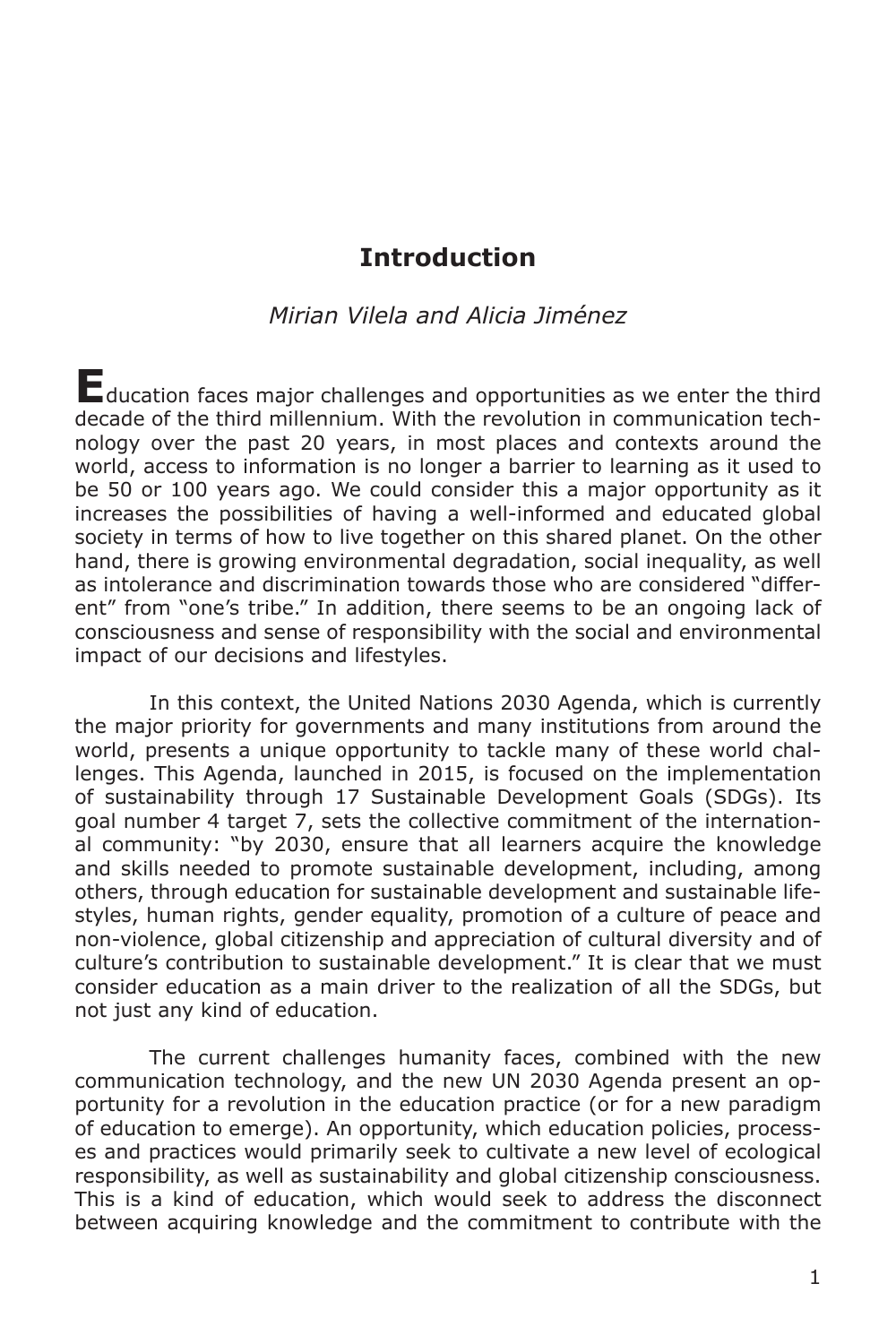common good and the well-being of all. For this to be realized, it is essential to forge local, national and international cooperation among various organizations across countries, as well as a common values framework with regards to sustainability and global citizenship.

At the 32nd and 40th UNESCO General Conferences held in 2003 and 2019, UNESCO adopted two resolutions, which recognize the Earth Charter as an important ethical framework for sustainable development. These resolutions encourage Member States to use the Earth Charter in Education for Sustainable Development processes, particularly in the implementation of the ESD for 2030 framework. What are the experiences that have taken place so far to address this?

The present book seeks to contribute with this moment of opportunities, challenges and decisions in the realm of United Nations and international collaboration. It compiles 25 chapters from 29 authors, representing 11 countries, which correspond to some of the presentations offered at the Earth Charter International Education Conference: Leading the Way to Sustainability 2030. The conference was organized by the Earth Charter Center for Education for Sustainable Development at the University for Peace and took place on 29 - 31 January 2019

The conference brought together more than 100 participants from 18 countries and from a wide variety of sectors including university professors, school teachers, local government officials, educators in the field of non-formal education, as well as UNESCO representatives from both the Headquarters and the Regional Office for Central America. The gathering offered an opportunity for participants to share experiences and results of research projects, as well as to exchange views on pedagogical approaches that seek to transform educational processes toward sustainable development and global citizenship.

This effort is part of our work as UNESCO Chair on Education for Sustainable Development with the Earth Charter, which has a particular interest in the intersection of sustainability, values and education.

#### **Highlights of the publication**

In this book, readers can find a wealth of ideas on pedagogical approaches and research on the use of the Earth Charter in education from renowned educators, as well as practical experiences on the use of the Earth Charter in universities, schools, and a variety of non-formal settings. Several authors share reflective articles about the role of the Earth Charter in today's world.

In terms of **research**, Sam Crowell writes about his reflections on holistic education using the Earth Charter as an instrument, and introduces the "5E"  $(4E + 1)$  theory of cognition that re-orients our thinking toward a holistic understanding of learning and being.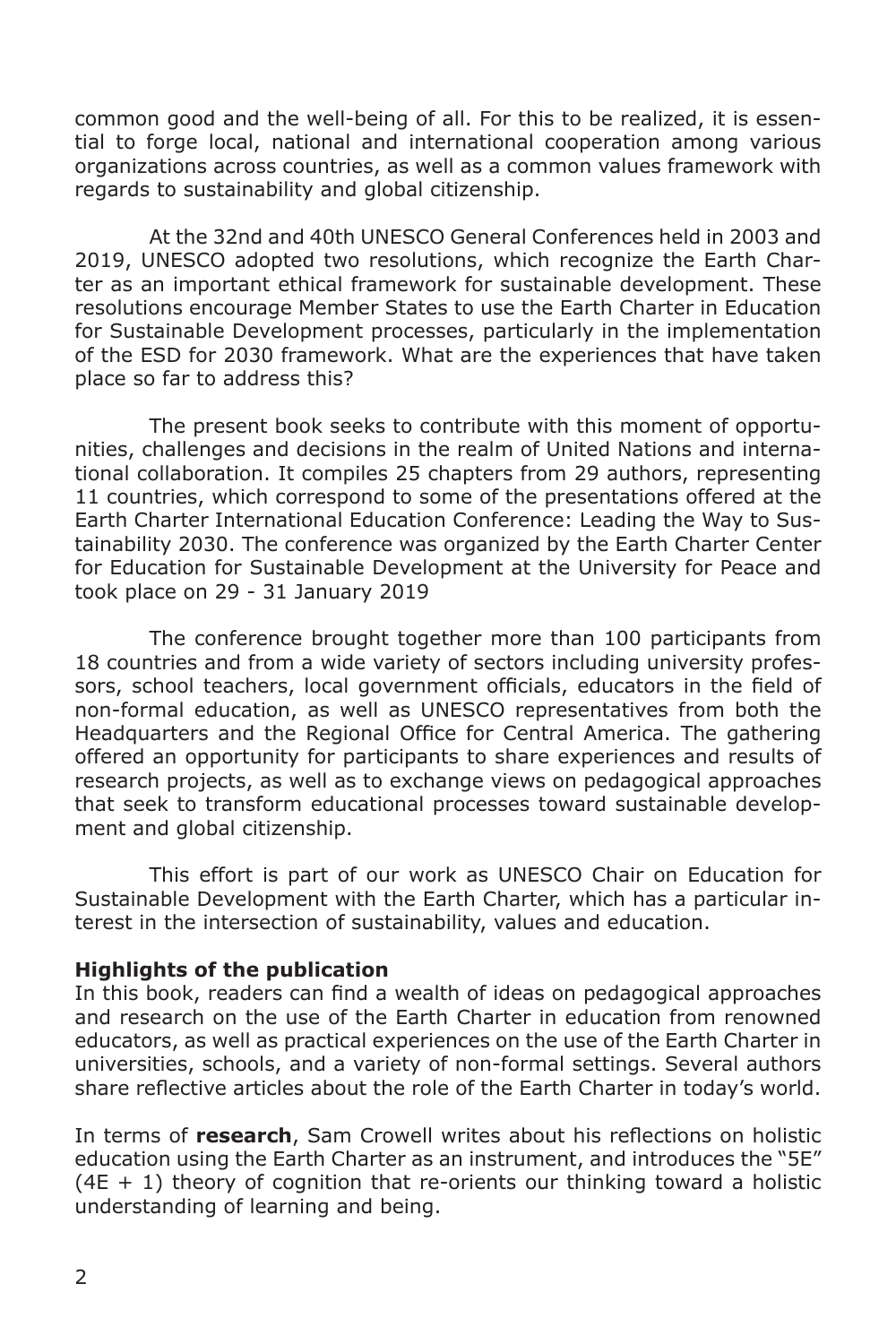Bob Jickling, shares an heuristic, results of his research, to help us think about the possibility of evolving from a transmissive to a more socio-constructivist way in teaching and learning environments, or from an authoritative to a more participatory form, enabling socially active citizenry. He explains why he prefers to use a heuristic rather than a framework and invites us to "use the Earth Charter as a heuristic itself, and use it to deepen our understanding of both education and ethics."

Namrata Sharma studied the legacy of Asian thinkers that can make important contributions to the discourse and practice of global citizenship education. She proposes some guiding notions to navigate a creative process of acting, thinking, and being value-creating global citizens. Moreover, she offers some recommendations for value-creating global citizenship education and the Earth Charter for the UN 2030 global citizenship agenda. She highlights the importance of a broader engagement with the human/ personal dimension, as a necessary component for the success of education for global citizenship.

Lorna Down shares her experience working on a research project that resulted in the embedding of Education for Sustainable Development (ESD) in textbooks for children, a process that involved asking the questions: "How to deal with thorny sustainability questions in education settings? Are certain concepts beyond children's comprehension?"

Mirian Vilela studied a large sample of experiences from Earth Charter workshops and courses offered since 1996. Analyzing those experiences, she identified seven pedagogical elements, used in processes of education and learning related to values of sustainability and global citizenship with the Earth Charter, which can be considered useful for future work in the field.

María Vilches' research sought to develop an intervention programme to improve the integration of the principles of eco-pedagogy and the Earth Charter with the vision and actions of the Puerto Rico Eco-Schools Programme. Her findings are very interesting and useful for educators.

Grian Cutanda did an extensive research in which 336 myths, legends and stories from around the world were selected as educational tools to illustrate the different principles and values of the Earth Charter. In addition, this study demonstrated that these traditional stories are useful tools in spreading the vision of the world that underlies the Charter itself. This research resulted in two interconnected global projects: The Earth Stories Collection, a global bank of traditional stories connected to the Earth Charter, and The Global Storytelling Lab, a global network of activist storytellers that spread the stories of the Collection.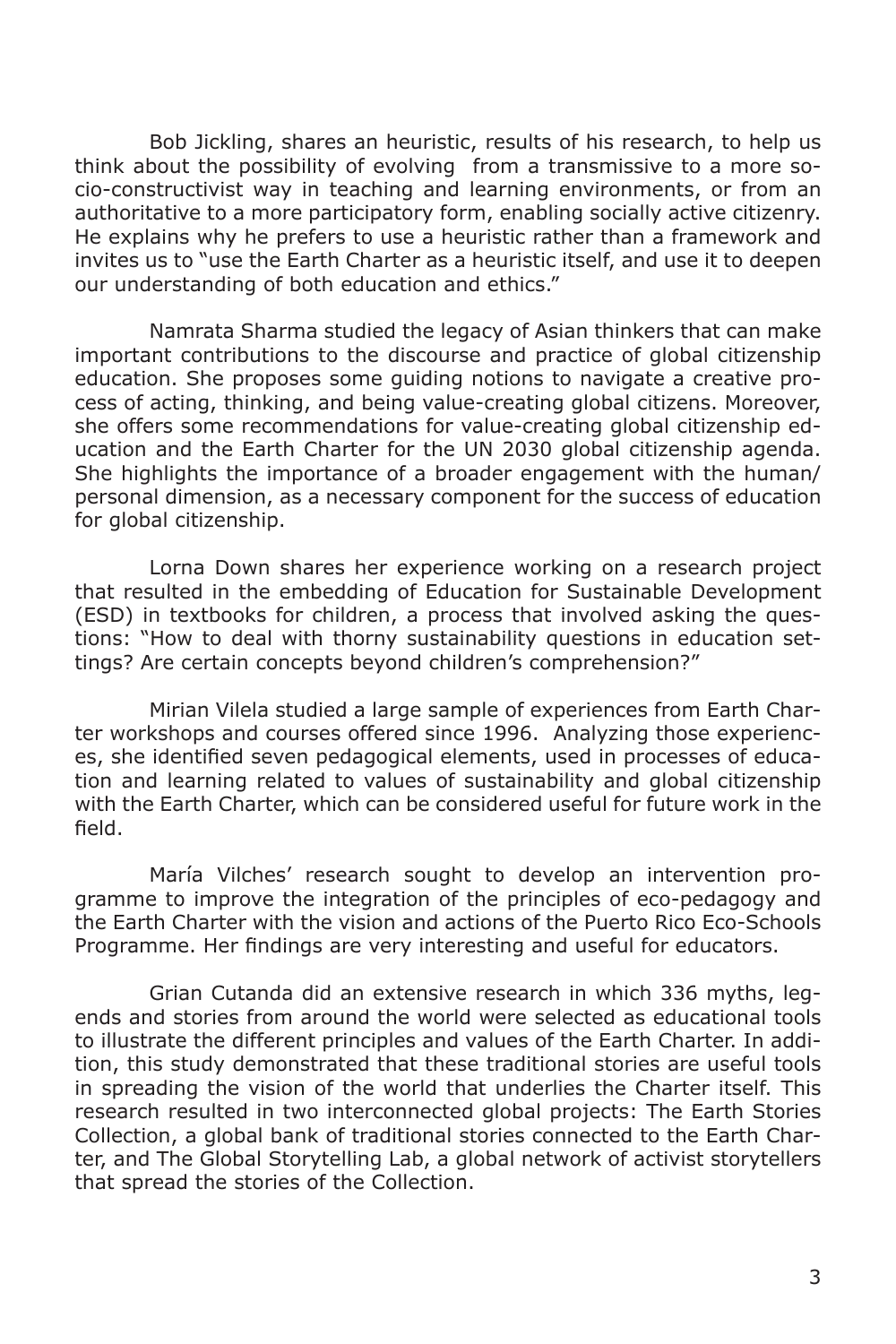Alicia Jimenez' research focused on generating a quality label to be called: "The Earth Charter School Seal." In her work, she shares how she identified assessment criteria in practical implementation of the Earth Charter principles and values. Indicators and other instruments were developed around these criteria, which are the foundations for the Earth Charter quality label for schools.

Dorine van Norren's research looks at a cross-cultural comparison of the African philosophy of Ubuntu (specifically in South Africa), the Buddhist Gross National Happiness (Bhutan) and the native American idea of Buen Vivir (eg. Ecuador) in relation to the SDGs. She highlights the need to see 'development as service' and to build bridges between Happiness, Ubuntu and Buen Vivir in re-interpreting the globalization process.

There are twelve Chapters on this book related to practical experiences on the following areas: primary and secondary education, higher education, and non-formal education.

In terms of primary and secondary education, there is a chapter about the school University Center for Children and Adolescents (CEUNA for its acronym in Spanish), a primary and secondary school in Costa Rica, which has many years of experience in infusing sustainability values and principles in their education philosophy and modus-operandi. Caroline Hooper describes CEUNA as a good example of whole-institutional approach to Education for Sustainable Development.

The experience of the Eco Schools Programme of the Foundation for Environmental Education in Puerto Rico is shared by Marisol Quiñones. It is an example of how the Earth Charter has been integrated in the programmatic areas in order to promote a sustainable culture among schools.

Henry Arias, Advisor of the Ministry of Education of Costa Rica, shares the Costa Rican Government's experience in generating a policy framework for ESD, responding to Sustainable Development Goal 4, target 4.7.

There are four chapters with experiences from higher education in different areas, such as engineering education, where Mohammed Baaoum and Kristen Davis share their research on a comprehensive educational model to foster sustainability and an ecological worldview in global engineering education as well as how the Earth Charter could have a role in that educational model. They argue that engineers could contribute significantly in solving humanitarian problems and stress the importance of bringing sustainability and ethics education in engineers' training programmes.

Chris Beehner (Seminole State College, Florida, USA) shares his experience in teaching sustainability to students in business schools. He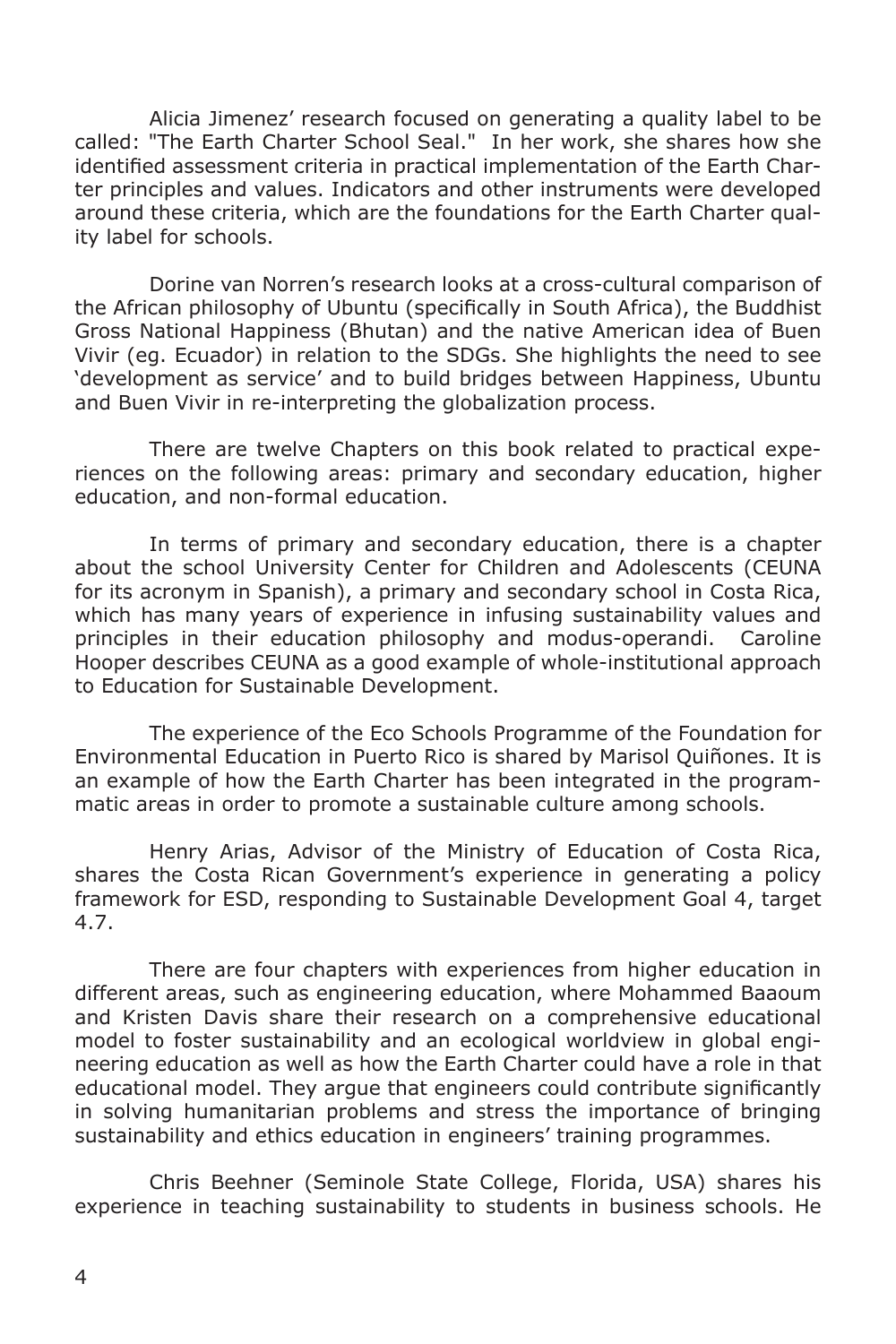asserts that teaching sustainability in business education for entry-level supervisors, analysts, and professionals is limited. He argues the importance of expanding sustainability training not only for middle and upper level, but also for entry-level employees and supervisors in the private sector.

The chapters written by Donna Roberts (Chatham University, Pennsylvania, USA) and Heidy Vega (National University, Costa Rica) highlight experiences integrating the Earth Charter into courses for undergraduate students in their respective universities.

The chapters of experiences in non-formal education are very diverse, from national efforts as the case of Mexico, to online education experiences and local education efforts to help save the Amazon forest in Brazil.

In his chapter, Mateo Castillo summarizes his experience of 18 years in promoting the Earth Charter in Mexico, with approximately 200 courses and workshops and a large number of conferences, involving approximately 35,000 people.

In their chapters, Rosalyn McKeown and Daniela Carvalho focus on experiences and pedagogical approaches for online education. Rosalyn's chapter gives an overview of the Online Certificate on ESD and shares some findings and reflections on her experience in teaching and online learning. She argues that online education allows the education community to practice sustainability in addition to teaching about sustainability. In turn, Carvalho shares how the Earth Charter is used as an ethical model and guiding instrument for an online programme on Peace Education that seeks to cultivate values for coexistence.

There are two cases from Brazil; one of them focuses on the experience of the Open University of Environment and Culture of Peace (UMA-PAZ), established by the city government of Sao Paulo, Brazil. The authors, Débora Pontalti Marcondes, Lia Salomão Lopes and Rose Marie Inojosa, share the methodological approaches of one of their core programmes, the Earth Charter in Action, specifically in training "Socio-Environmental Urban Agents." The other case refers to the experience of the Soka Institute of the Amazon located in Manaus, Amazonas, Brazil, which manages a 52-hectare nature reserve (RPPN). Tais Tiyoko Tokusato and Monique Tiezzi den Hartog share how the institute develops environmental education programmes and projects promoting global citizenship, as well as scientific research for the preservation of the Amazon forest.

Finally, this book includes some inspirational chapters that invite readers to reflect on the role and possibilities of the Earth Charter and values based education to face our current global challenges.

Peter Blaze Corcoran reflects on what he considers is the greatest